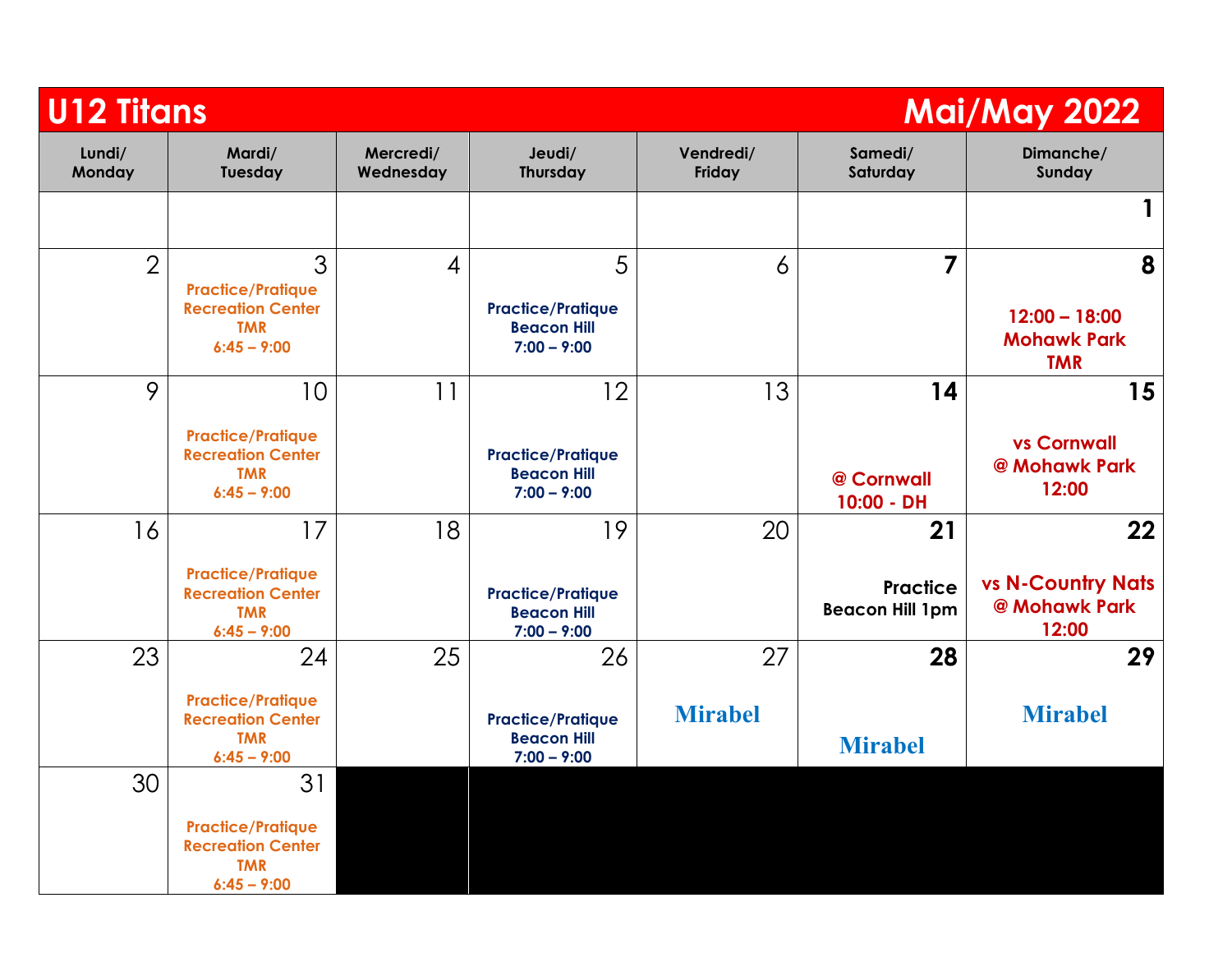| <b>U12 Titans</b> |                                                                                     |    |                                                                   |                                                           |                                                           | Juin/June 2022                                            |
|-------------------|-------------------------------------------------------------------------------------|----|-------------------------------------------------------------------|-----------------------------------------------------------|-----------------------------------------------------------|-----------------------------------------------------------|
| Lundi/<br>Monday  | Mardi/<br>Mercredi/<br>Tuesday<br>Wednesday                                         |    | Jeudi/<br>Thursday                                                | Vendredi/<br>Friday                                       | Samedi/<br>Saturday                                       | Dimanche/<br>Sunday                                       |
|                   |                                                                                     |    | 3<br>$\overline{2}$                                               |                                                           | 4                                                         | 5                                                         |
|                   |                                                                                     |    | <b>Practice/Pratique</b><br><b>Beacon Hill</b><br>$19:00 - 21:00$ |                                                           | @ Mirabel DH                                              | <b>TMR-Mohawk</b><br><b>Diamond DH</b><br>11:30           |
| 6                 | 7                                                                                   | 8  | 9                                                                 | 10                                                        | 11                                                        | 12                                                        |
|                   | <b>Practice/Pratique</b><br><b>Recreation Center</b><br><b>TMR</b><br>$6:45 - 9:00$ |    | <b>Practice/Pratique</b><br><b>Beacon Hill</b><br>$19:00 - 21:00$ | <b>Titans</b><br><b>Tournament</b><br><b>Saint-Lazare</b> | <b>Titans</b><br><b>Tournament</b><br><b>Saint-Lazare</b> | <b>Titans</b><br><b>Tournament</b><br><b>Saint-Lazare</b> |
| 13                | 14                                                                                  | 15 | 16                                                                | 17                                                        | 18                                                        | 19                                                        |
|                   | <b>Practice/Pratique</b><br><b>Recreation Center</b><br><b>TMR</b>                  |    | <b>Practice/Pratique</b><br><b>Beacon Hill</b><br>$19:00 - 21:00$ | <b>Cornwall</b><br><b>Tournament</b>                      | <b>Cornwall</b><br><b>Tournament</b>                      | <b>Cornwall</b><br><b>Tournament</b>                      |
| 20                | 21                                                                                  | 22 | 23                                                                | 24                                                        | 25                                                        | 26                                                        |
|                   | <b>Practice/Pratique</b><br><b>Recreation Center</b>                                |    | <b>Practice/Pratique</b><br><b>Beacon Hill</b><br>$19:00 - 21:00$ | <b>ROCKIES ELITE</b><br><b>TOURNAMENT</b>                 | <b>ROCKIES ELITE</b><br><b>TOURNAMENT</b>                 | <b>ROCKIES ELITE</b><br><b>TOURNAMENT</b>                 |
| 27                | 28                                                                                  | 29 | 30                                                                |                                                           |                                                           |                                                           |
|                   | <b>Practice/Pratique</b><br><b>Recreation Center</b><br><b>TMR</b><br>$6:45 - 9:00$ |    | <b>Practice/Pratique</b><br><b>Beacon Hill</b><br>$19:00 - 21:00$ |                                                           |                                                           |                                                           |